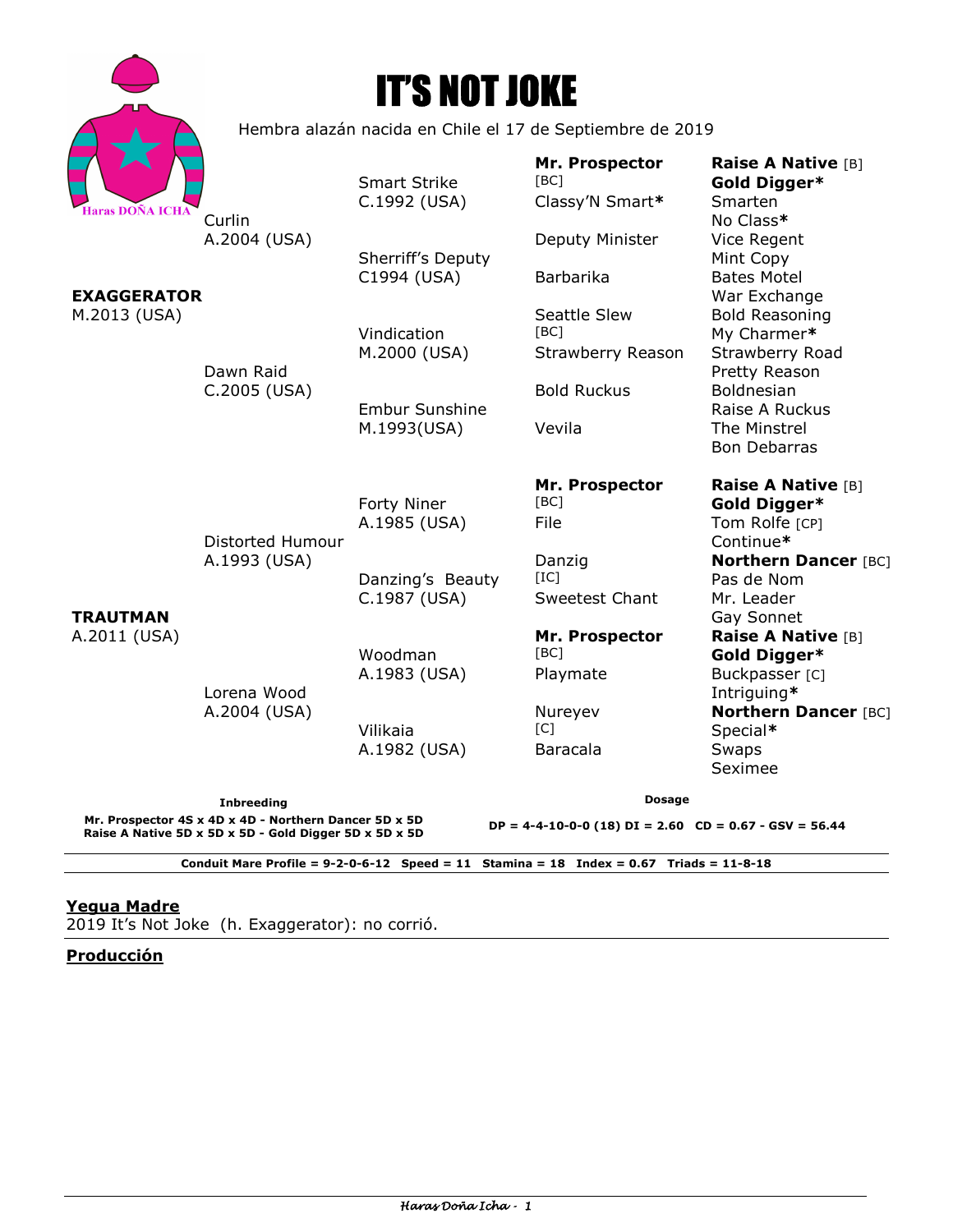## **LINEA PATERNA**

**EXAGGERATOR** (**2013**). Ganador de 6 cs. a los 2 y 3 años en USA, incl. Preakness S **(Gr.1)**, Santa Anita Derby **(Gr.1)**, betfair Haskell Invitational S **(Gr.1)**, Saratoga Special S **(Gr.2)**, Delta Downs Jackpot S **(Gr.3)**; 2° Kentucky Derby **(Gr.1)**, Claiborne Breeders' Futurity **(Gr.1)**, San Vicente S **(Gr.2)**; 3° San Felipe S **(Gr.2)**; 4° Sentient Ket Breeders' Cup Juvenile **(Gr.1)**. Ganó en premios US\$ 3,581,120.

**EXAGERRATOR**, es padre en USA de **GAGETOWN** (2 cs. a los 2 y 3 años, incl. Prairie Mile S; 2° Sugar Bowl S, Animal Kingdom S; 3° Iowa Derby**-L**, St. Louis Derby Sponsored by Fanduel Sportsbook; 4° Bachelor S**-L**. US\$ 187,012), **XTREMA** (4 cs. a los 2 y 3 años, incl. Jack Hardy S, Manitoba Oaks; 3ª My Trusty Cast S; 4ª Pocahontas S**-Gr.3**, Runhappy Juvenile S. US\$ 113,144), **MEZZOGIORNO** (ganador a los 2 años en Rusia del Russia Kuban River S**-Gr.2**), **PACIFIC COAST** (2 cs. a los 2 años en 3 actuaciones, incl. Best Of Ohio Miss Ohio S. US\$ 78.900), **SEA LEVEL** (2 cs. a los 2 años en 3 actuaciones, incl. E.L. Gaylord Memorial S; 2° My Trusty Cat S. US\$ 68,400), **BEE EXXTRAVAGANT** (2 cs. a los 2 y 3 años, incl. Inaugural S. US\$ 24,381), **Crew Dragon** (3 cs. a los 3 años; 2° Columbia S**-L**, Runhappy Oceanside S. US\$ 144,165), **Color Of Dawn** (ganadora a los 2 años; 2° My Trusty Cast S. US\$ 78,428), **Director's Cut** (ganado a los 2 años; 2° Sharp Susan S. US\$ 62,916), **Perfect Mistake** (2 cs. a los 2 y 3 años; 3° Runhappy Juvenile S. US\$ 57,311), **Mama Said No** (3ª My Trusty Cat S. US\$ 14,170), A Real Hero (ganadora a los 2 años; 4ª Arizona Oaks. US\$ 36,495), etc...

En Chile de Tres Pueblos (ganador a los 2 años), Rodelindo Crack (ganador a los 3 años), etc.

# **LINEA MATERNA**

## **1ª madre**

2011 Trautman (h. Distorted Humor): fig. 4<sup>a</sup> a los 2 años en 5 actuaciones en USA. US\$ 7,775. Importada en 2015. Madre de:

2016 Brainstorming (h. I Want Revenge): cuatro figs. a los 3 y 4 años (un 2°; un 3° y dos 4°) en 11 actuaciones. En la reproducción.

2017 **CAFÉ RISTRETTO** (m. Strong Mandate): 4 cs. a los 3 y 4 años, incl. cl. Daniel J. Lyon Amenabar.

2018 Lisbón (h. Strong Mandate):

2019 It's Not Joke (h. Exaggerator): **ver arriba**.

2020 N.N. (m. Exaggerator):

2021 N.N. (m. Exaggerator):

## **2ª madre**

04 Lorena Wood (h. Woodman): ganadora a los 2 años en sólo 3 actuaciones en Inglaterra. Disputó una carrera en USA. US\$ 8,569. Es hermana materna de **LEGEND OF RUSSIA**, **Compton Dragon**. Madre de:

11 Trautman (h. Distorted Humor): **ver arriba**.

12 One And Done (h. Unbridled's Song): ganadora a los 3 años en USA. US\$ 15,180.

## **3ª madre**

82 **VILIKAIA** (h. Nureyev): *Campeona 3 Años en Francia, 1985*. Ganadora de 3 cs. a los 2 y 3 años, incl. Prix De La Porte Maillot **(Gr.3)**, Prix Imprudence; 2ª Prix De L'Abbaye De Longchamp **(Gr.1)**, Prix Des Reservois **(Gr.3)**, Prix DeLa Seine-Et-Oise (Gr.3). Y en Inglaterra e Irlanda 2ª Goffs Irish One Thousand Guineas **(Gr.1)**; 4ª General Accident One Thousand Guineas **(Gr.1)**, Sweethenham Stud Sussex Stakes **(Gr.1)**. US\$ 125,223. Es propia hermana de **NAVRATILOVNA (Gr.2)**; y materna de **MAXIMOVA** (**Gr.1**. Madre de **SEPTIEME CIEL-Gr.1**. **Padrillo**; de **MACOUMBA-Gr.1**. Madre de **Malibu Moon**), **MOIVOULOIRTOI**. Madre de:

88 Vannozza (h. Kris): disputó 2 cs. en Inglatrerra. Madre de:

96 Byanozza (h. Kris): disputó una carrera en Francia. Madre de:

03 **Nowisza** (h. Ocean of Wisdom): 4 cs. en Francia; 3ª Prix Melisande-Grand Prix De Fontainebleau. US\$ 173,163.

01 Flamingo Fan (h. Lear Fan): ganadora en USA. US\$ 27,408. Madre de:

11 **Santos** (m. Burden of Proof): ganador en India; 3º India Champagne Stakes.

- 91 Mashenka (h. Nashwan): no corrió. Exportada a Australia, 1995. Madre de:
	- 97 **Danachenka** (m. Danehill): 2 cs. en Australia; 3º Gloaming Stakes **(Gr.2)**. AUS\$ 57,200. **Padrillo**.
- 93 **Vilayet** (m. Machiavellian): ganador a los 2 años en 2 actuaciones en Inglaterra. Ganador a los 3 años en Francia; 3º Prix de Saint-Georges **(Gr.3)**. Ganador de 2 cs. en Dubai; y 3 cs. en Arabia Saudita. US\$ 61,420.
- 94 **LEGEND OF RUSSIA** (m. Suave Dancer): ganador a los 3 años en Francia; 2º Grand Handicap De Deauville. Ganador de 2 cs. en USA, incl. How Now Stakes. US\$ 167,270. **Padrillo**.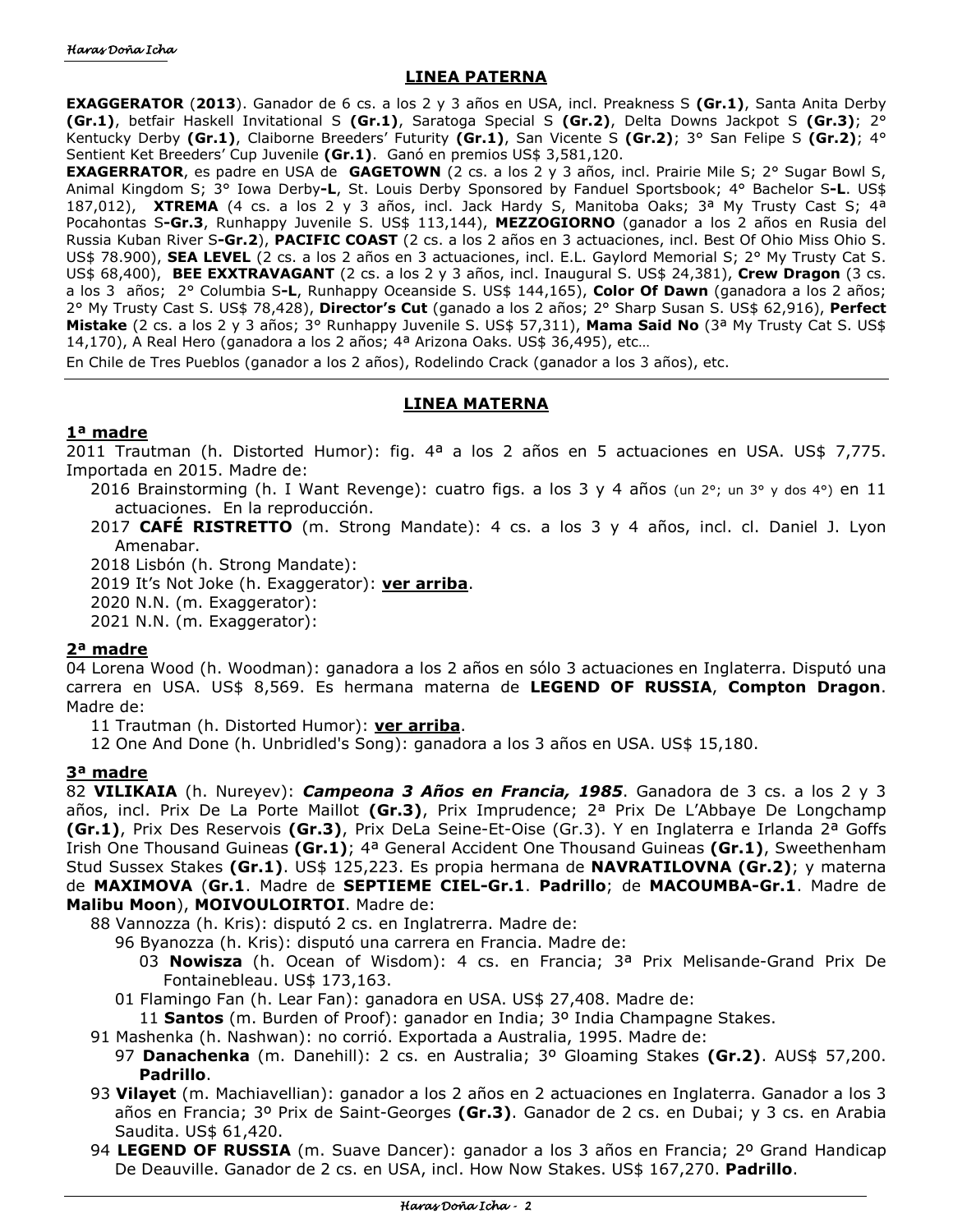#### Haras Doña Icha

- 95 Vibrant (h. Machiavellian): no corrió en USA. Murió, 2003. Madre de:
	- 01 **YUCATAN** (cast. by Favorite Trick): 8 cs. en USA, incl. Forego Stakes, Texas Glitter Handicap, Harvey Arneault Memorial Breeders' Cup Handicap; 2º Panhandle Handicap, Waterford Park handicap, Mountain State Stakes, labor Day Stakes, Christmas Stakes; 3º Marfa Stakes, Mountaineer Mile Handicap. US\$ 385,641.
	- 03 Seventh Veil (h. Capote): ganadora en USA. US\$ 9,580. Madre de:
		- 12 **EKATI'S PHAETON** (h. Tale of Ekati): 4 cs. a los 3 años en USA, incl. Davona Dale Stakes **(Gr.2)**, Old Hat Stakes **(Gr.3)**; 2ª House Party Stakes. US\$ 246,340. Madre de:
			- 17 **Spitelfuness** (h. Palace Malice): ganadora en USA; 2a Arlington-Washington Lassie Stakes. US\$ 47,584.
- 99 **Compton Dragon** (cast. Woodman): 5 cs. en Inglaterra; 2º Stan James Telephone Betting Heron Stakes **(L)**. US\$ 73,258.
- 00 **Kivi** (h. King of Kings): ganadra a los 3 años en Francia; 2ª La Coupe des Pouliches; y figs. en USA. US\$ 50,285. Madre de:
	- 07 **REGALLY READY** (cast. More Than Ready): 18 cs. en Canadá y USA, incl. Nearctic Stakes **(Gr.1)**, Breeders' Cup Truf Sprint Stakes **(Gr.2)**, San Simeon Handicap **(Gr.3)**, Twin Spires Turf Sprint Stakes **(Gr.3)**, Joe Hernandez Stakes, Opening Verse Stakes, West Virginia House Of Delegates Speaker's Cup Stakes, More Than Ready Mile Stakes, Big Bear Stakes; 3º Arcadia Stakes **(Gr.2)**, Daytona Stakes **(Gr.3)**, dos veces, My Frenchman Stakes. US\$ 1,740,081.
	- 16 **SIR TRUEBADOUR** (m. More Tha Ready); 2 cs. a los 2 años en USA, incl. Bashford Manor Stakes. US\$ 93,360.
- 04 Lorena Wood (h. Woodman): **ver arriba**.

# **4ª madre**

- 72 Barakala (h. Swaps): ganadora de 2 cs. en 9 actuaciones en USA. US\$ 29,889. Madre de:
	- 78 Disco Girl (h. Green Dancer): ganadora en sólo 3 actuaciones en Francia. US\$ 11.389. Madre de: 83 **Femme De Nuit** (h. Cresta Rider): ganadora en Francia; 2ª Prix D'Aumale **(Gr.3)**; y en Italia 2ª Premio Dormello **(Gr.2)**. US\$ 18.225. Madre y abuela de ganadores.
		- 85 **Velcro Fly** (m. Mr. Prospector): ganador en 6 actuaciones en Francia; y ganador de 4 cs. en USA; 2º Fast Hilarious Handicap **(L)**, Tampa Bay Breeders' Cup Stakes, Sunshine Breeders' Cup Handicap; 3º Coral Sporings Handicap **(L)**, Jupiter Handicap. US\$ 141.952. **Padrillo Líder** en Venezuela.
	- 80 **MAXIMOVA** (h. Green Dancer): 7 cs. en Francia, incl. Prix De La Salamandre **(Gr.1)**, Prix Du Calvados **(Gr.3)**, Prix De Meautry **(Gr.3)**, Prix De Seine-Et-Oise **(Gr.3)**, Prix De Cabourg; 2ª Prix Maurice De Gheest **(Gr.2)**; 3ª Poule D'Essai Des Pouliches **(Gr.1)**; y en Irlanda 2ª Goffs-Irish 1000 Guineas **(Gr.1)**. US\$ 180.011. Madre de:
		- 85 **BALCHAIA** (h. Blushing Groom): 2 cs. en 9 actuaciones en Francia, incl. Prix D'Automne; 3ª Prix Charles Laffitte, Prix Belle de Nuit. US\$ 48.130.
		- 86 O' Slewmova (h. Seattle Slew): fig. en Francia. US\$ 5.706. Madre de:
			- 92 Minigroom (h. Mt. Livermore): ganadora en USA. US\$ 11,865. Madre de:
				- 03 **R CLEAR VICTORY** (cast. Victory Gallop): 8 cs. en USA, incl. King's Point Stakes, High Rock Spring Stakes, Alex M. Robb Stakes; 2º Turnofthecentury Stakes, Master Of Digby Stakes, Instant Friendship Stakes CC Jewel Stakes, Salute Me Sir Stakes; 3º Noble Nashua Stakes, Rough Rogue Stakes; 4º Fratello Ed. Stakes. US\$ 390,121.
				- 05 **GROOMEDFORVICTORY** (cast. Victory Gallop): 15 cs en USA, incl. Screenland Stakes, Study Hard Stakes, Adirondack Holme Stakes; 2º Mike Lee Stakes, Vic Ziegel Memorial Stakes; 3º Evan Shipman Stakes, Alex M. Robb Stakes; 4º Turnofthe Century Stakes, Evan Shipman Stakes. US\$ 735,012.
			- 93 **Seattle Special** (h. Nureyev): ganadora en 7 actuaciones en Francia; 3ª Criterium Des Ans **(Gr.2)**, Prix Eclipse **(Gr.3)**; y fig. en 3 actuacioens en USA. US\$ 64.748. Exportada a Japón, 2002. Madre de:
			- 12 Jet City (h. Kane Hill): 3 cs. en Jaopón; 2º Breders' Gold Junior Cup.
		- 87 **SEPTIEME CIEL** (m. Seattle Slew): 5 cs. en 11 actuaciones en Francia, incl. Prix De La Foret **(Gr.1)**, Criterium de Maisons-Laffitte **(Gr.2)**, Prix Messidor **(Gr.3)**, Prix Thomas Bryon **(Gr.3)**; 2º Prix de Fontainebleau **(Gr.3)**, Prix de La Jonchere **(Gr.3)**; 3º Prix Jean Prat **(Gr.1)**; y en USA 2º Hollywood Derby **(Gr.1)**. US\$ 367.138. **Padrillo**. Pensionado, 2012.
		- 88 **MAXIGROOM** (cast. Blushing Groom): ganador en 5 actuaciones en Francia; y ganador de 8 cs. en USA, incl. Fort Marcy Handicap **(Gr.3)**, Oceanport Handicap **(Gr.3)**; 3º Bernard Baruch Handicap **(Gr.2)**; 3º Elkhorn Stakes **(Gr.2)**, Longfellow Handicap **(Gr.3)**. US\$ 282.817.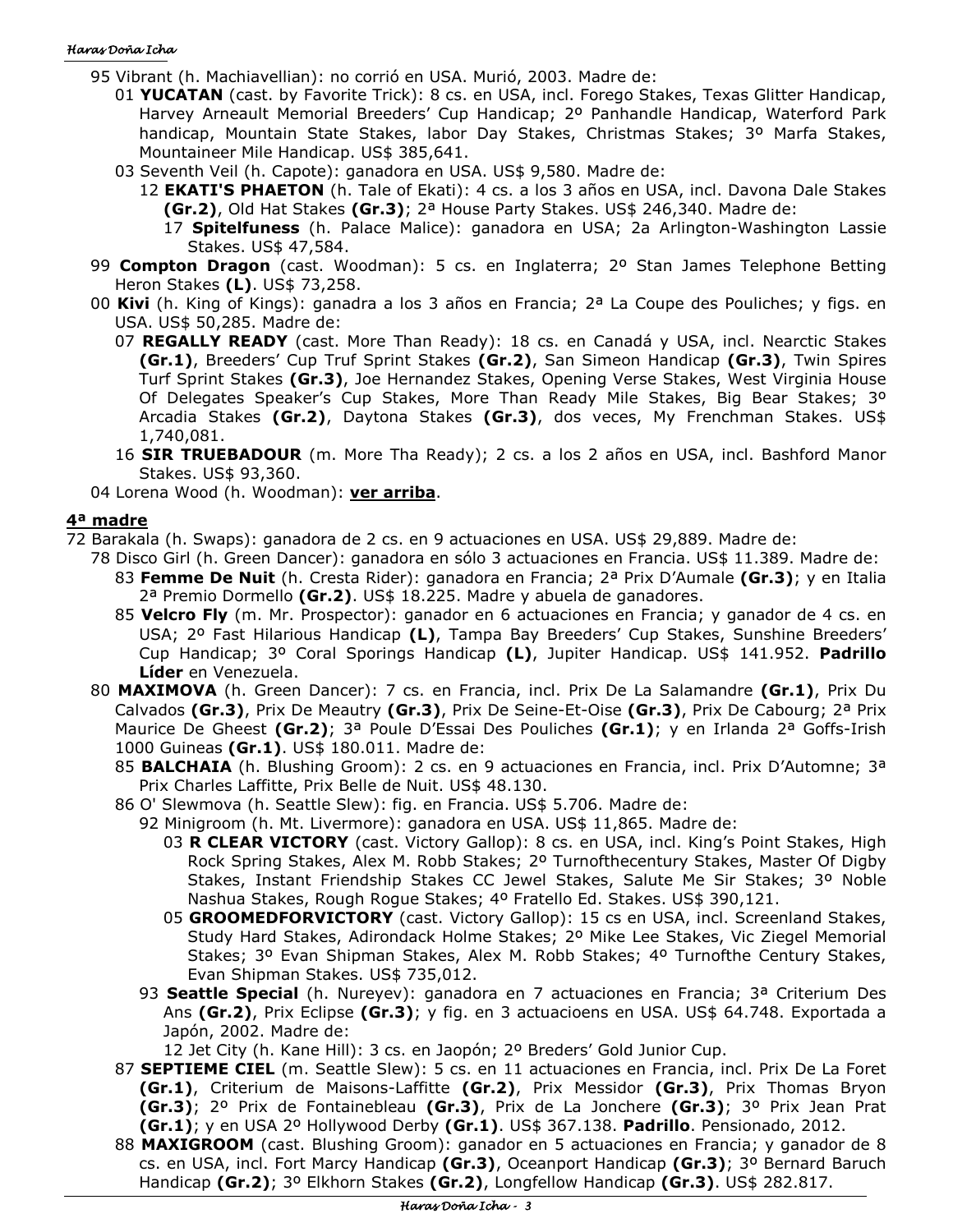#### Haras Doña Icha

- 89 **MANUREVA** (h. Nureyev): 2 cs. en 6 actuaciones en Francia, incl. Prix Des Tuileries; 2ª Prix De La Calonne. US\$ 47.595. Madre de:
	- 94 **RIVIERA** (m. Kris): 2 cs. en 8 actuaciones en Francia; 2º Prix De Montretout; 3º Prix Du Ranelagh; y ganador de 8 cs. en USA, incl. Atto Mile Stakes **(Gr.1)**, Morvich Handicap **(Gr.3)**, Wickerr Handicap; 2º Firecracker Breeders' Cup Handicap **(Gr.2)**. US\$ 1.018.514. **Padrillo** en Nueva Zelandia.
	- 98 **Mon General** (m. Cadeaux Genereux): ganador en 4 actuaciones en Francia; 3º Prix De Saint-Patrick; y ganador en USA. US\$ 47.781.
	- 00 Dubai Diamond (h. Octagonal): figs. en Francia. Madre de: 0 **Hexagonal** (cast. One Cool Cat): 2º en Inglaterra en el Rosebery Stakes **(L)**.
	- 02 **Sailor King** (m. King's Best): ganador en 8 actuaciones en Francia; 3<sup>rd</sup> Prix Yacowlef, Prix Du Pont-Neuf; y ganador de 2 cs. en Inglaterra. US\$ 72.621.
	- 07 **M'Oubliez Pas** (h. El Corredor): 2 cs. en Francia; 2ª Grand Criterium De Bordeaux **(L)**. € 45,050. En la reproducción.
- 92 **MACOUMBA** (h. Mr. Prospector): 3 cs. n 4 actuaciones en Francia, incl. Prix Marcel Boussac **(Gr.1)**, Prix Imprudence. US\$ 190.549. Madre de:
	- 97 Malibu Moon (m. A.P. Indy): ganador y fig. en sus únicas actuaciones a los 2 años en USA. US\$ 33,840. **Gran Padrillo** en USA. Murió, 2021.
	- 99 Curriculum (h. Danzig): no corrió. Madre de:
		- 05 **TEMPLE CITY** (m. Dynaformer): 4 cs. en USA, incl. Cougar II Handicap **(Gr.3)**; 2º Hollywood Turf Cup Stakes **(Gr.1)**, American Handicap **(Gr.2)**; 3º Del Mar Handicap **(Gr.2)**; 4º San Diego Handicap **(Gr.2)**. US\$ 326,400. **Padrillo**.
	- 01 Lady Nichola (h. A.P. Indy): fig. en su única actuación en USA. US\$ 9,800. Madre de:
	- 06 **WORTH REPEATING** (m. Giant's Causeway): 4 cs. en USA, incl. Tokyo City Cup **(Gr.3)**, Ralph M. Hinds Handicap; 2º Cougar II Handicap **(Gr.3)**; 3º Del Mar Handicap **(Gr.2)**; 4º Del Mar Handicap **(Gr.2)**. US\$ 299,396.
	- 07 **Mutually Benefit** (h. Dynaformer): 3 cs. en USA; 3ª CTT and Thoroughbred Owners Of California Handicap. US\$ 146,289. Madre de:
		- 14 **COMPELLED** (h. War Front): 2 cs. en 4 actuaciones en USA, incl. Juvenile Filly Turf Stakes. US\$ 98,120.
	- 10 **Positively** (m. Distorted Humor): 2 cs. en USA; 2º Bashford Manor Stakes **(Gr.3)**, Iroquois Stakes **(Gr.3)**. US\$ 172.740.
	- 14 Ky. Colonel (m. Into Mischief): ganador a los 2 años en USA. US\$ 38,145.
- 93 Supamova (h. Seattle Slew): ganadora a los 3 años en Inglaterra. US\$ 14,774. Madre de:
	- 03 **SUPASEUS** (cast. Spinning World): 5 cs. en Inglaterra, incl. Wolferton Handicap **(L)**; 3º York Stakes **(Gr.2)**. £ 212,600.
- 95 Metisse (h. Kigmambo): 2 cs. en Francia. Madre de:
	- 01 **Marie Vison** (h. Entrepreneur): ganadora en Francia; 2ª Prix Solitude (L). US\$ 33,395. Madre de:
		- 11 **THE GREY GATSBY** (m. Mastercraftsman): 4 cs. en Francia, Inglaterra e Irlanda, incl. Prix Du Jockey Club **(Gr.1)**, Irish Champion Stakes **(Gr.1)**, Dante Stakes **(Gr.2)**; 2º Juddmonte International Stakes **(Gr.1)**, Dubai Turf Stakes **(Gr.1)** (Dubai), Prince Of Wales's Stakes **(Gr.1)**, Coral Eclipse Stakes **(Gr.1)**, Champagne Stakes **(Gr.2)**, Acomb Stakes **(Gr.3)**, Craven Stakes **(Gr.3)**; 3º Juddmonte International Stakes **(Gr.1)**; 4º Tattersalls Gold Cup **(Gr.1)**. £ 2,599,724.
	- 04 **STEADY AS A ROCK** (m. Rock Of Gibraltar): ganador en Inglaterra. En Italia 3º Premio Natale Di Roma **(L)**. *Campeón Millero en Slovaquia, 2009*. Ganador de 2 cs., incl. Bratislavska Mila **(L)**, Cen Scottish Rifla **(L)**, dos veces. *Caballo del Año en Hungría, 2008, 2009*. Ganador de 14 cs., incl. Millenium Dij **(Gr.1)**, Imperial Dij **(Gr.1)**, dos veces, Budapest Dij **(Gr.3)**, Batthiaany-Hunyady Dij **(Gr.3)**, dos veces, Kaposztasmegyeri Dij **(Gr.3)**, Buccaneer Dij, tres veces.
	- 10 **Saint Thomas** (m. Dansili): 2 cs. en Francia; 3º Prix Daphnis **(Gr.3)**. € 49,500.
- 00 Malbosquet (m. Jeune Homme): 5 cs. en Francia. US\$ 113.359.
- 82 **VILIKAIA** (h. Nureyev): **ver arriba**.
- 85 Doigts De Fee (h. L'emigrant): ganadora en 6 actuaciones en Francia. US\$ 14.175. Madre de: 91 Distale (h. Trempolino): 2 cs. en 3 actuaciones en Francia. US\$ 12.296. Madre de:
	- 03 **DISTALINO** (cast. Poliglote): 3 cs. en Francia, incl. Grand Prix de Nantes. € 91.380.
	- 92 **DRACONIENNE** (h. Trempolino): 2 cs. en Francia, incl. Grand Criterium De Bordeaux; 2<sup>a</sup> Criterium Du Beque; 3ª Criterium de L'Ouest. US\$ 52,755. Imp. a Chile en 2005. Madre de: